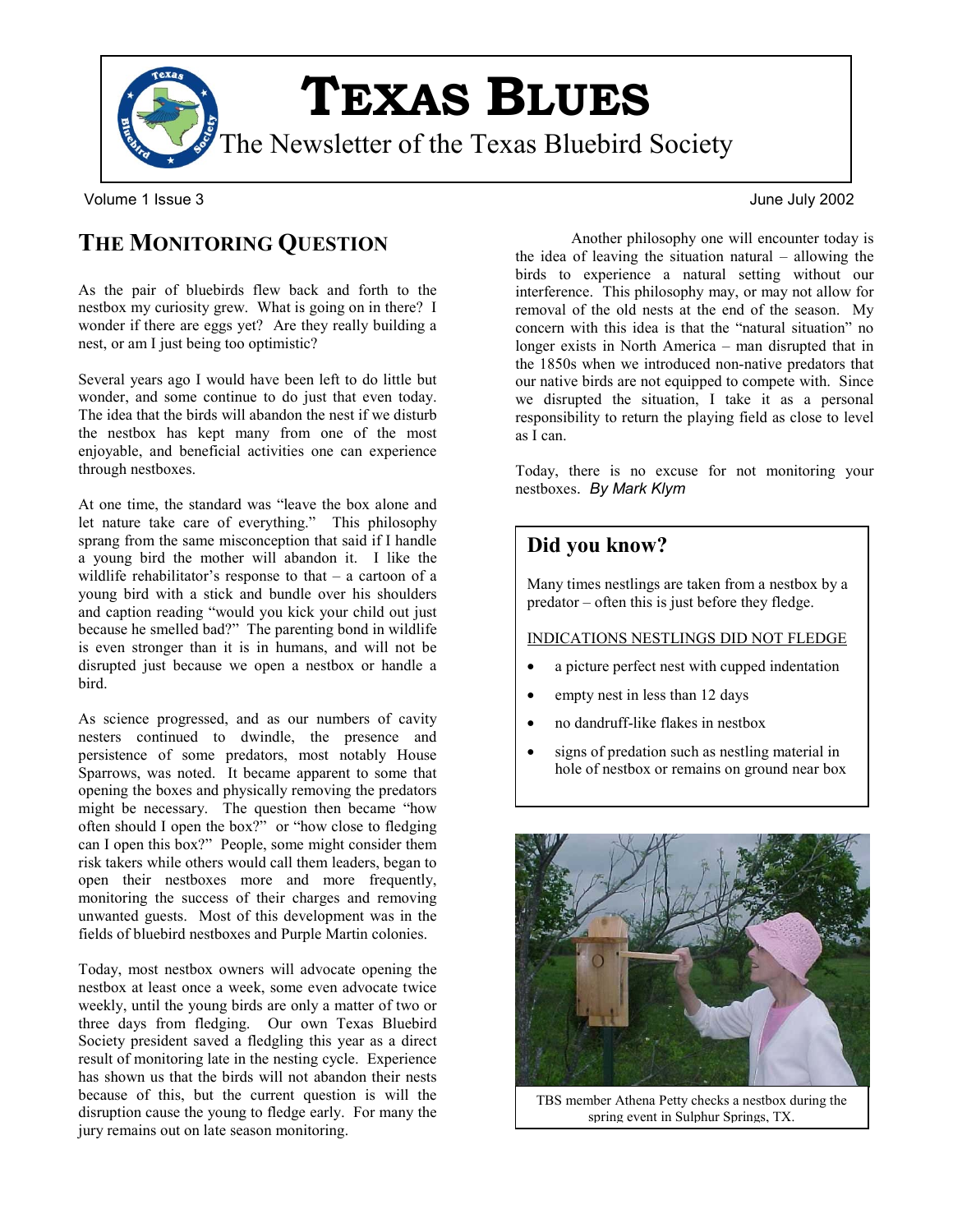## **SNAKE PREDATION**

One of the predators Texas cavity nesters must contend with is the snake. In some areas ice storms in the last couple of years have meant a huge accumulation of brush; brush and weeds bring rodents; the cycle builds and snakes and predator populations build up. After several years the rodent population will collapse and predators will be forced to feed on birds and other food sources!

In the east Texas area black rat snakes, speckled kingsnakes and eastern coachwhips have been found in nestboxes or caught in snake traps underneath nestboxes. Gopher snakes are a problem further west. Fortunately for monitors, none of the poisonous snakes in Texas seem to climb smooth metal pipe very well, but they could be a problem in nestboxes mounted on trees or very rough wooden poles. (Another good reason for mounting nestboxes on metal poles!)

These snakes generally feed at night. They will enter a nestbox and eat the eggs or young birds, and the mother bird as well if she happens to be incubating or brooding. After a big meal they may rest in the box and digest, or they may "eat and run" and you will never know they were there. Unlike birds and mammals that may leave fur or feathers around the entrance hole, mess the nest up while feeling inside the nestbox for the occupants, or leave eggs on the ground, snakes leave no trace. A monitor expecting to see the eggs or baby birds he noted last time will find an empty nest. In many cases another predator is blamed.

As intelligent predators, snakes can learn to recognize a new food source. In the early seventies, Keith Kridler's trail in the Mount Pleasant and the surrounding counties consisted chiefly of nestboxes mounted on power poles. After several years other bluebirders in the area also had a lot of their nestboxes mounted this way, and the snakes had learned to recognize the large bulge (nestbox) on a power pole that meant lunch. From there they continued up the pole to bulge, which happened to be a transformer, with the result that that the number #1 cause of power outages was due to snakes crawling up power poles and getting on top of the transformers and blowing out the fuse!

So when we place our light-colored nestboxes out in the open on smooth metal poles, often conveniently lined up along a fence row, we may train snakes to this food source. It is especially helpful to the snakes if the fence row is not mowed often and provides them some good cover! So the first means to minimize predation by snakes is to keep the area around nestboxes mowed. This will also make it a little safer for you as you approach the nestbox to check it.

The easiest way to keep most snakes from ever reaching your nestbox is to install an 8" Kingston-type stovepipe predator guard beneath it. In rare cases very long snakes have succeeded in getting past some predator guards, so a Krueger-type snake trap may be installed between the predator guard and the nestbox.

While many people grease poles to prevent predators from climbing the pole, it does not stop snakes—it only provides evidence in the form of a greasy ring at the entrance hole. The addition of turpentine (not paint thinner) to thin the grease a little has seemed to deter some snakes, perhaps due to the smell, but a good predator guard is a far more reliable deterrent.

If you decide to use a snake trap it must be monitored. For one thing, the snake will die if it is hanging in the hot sun for several hours. It can be cut out of the trap and released, having perhaps learned that nestboxes are not the places to dine. (This must be done carefully since the snake is frightened and NOT happy!) It is also a recorded fact, found out through banding, that adult bluebirds WILL abandon eggs or extremely young birds IF a predator stays near the nestbox, even if it does NOT reach the box or harm the contents. On many occasions a snake trapped near the ground under a nestbox has caused the bluebirds to abandon the nestbox containing young birds, since the parents are not as bonded to young under 4 days of age as tightly as the following week. So you would certainly want to remove a trapped snake as soon as possible.

Since snakes may be around, we do need to be very careful going to and from boxes and while checking. But keep in mind this is no more dangerous than a normal walk across your field. We can mow the area around the nestboxes and exercise normal caution as we approach. It is also best to stand to one side when opening any nestbox, which may contain a snake, a wasp nest with angry wasps, or even a frightened bird that may want to exit in a hurry. And never reach into a nestbox you cannot see into, or use your fingers to block the entrance hole when capturing sparrows for example—use a glove or rag.

WATCH and LISTEN to your birds! Bluebirds, Jays, Mockingbirds and the titmice clan alert other birds to predators in your area. If the birds are all screaming or chattering or otherwise sounding strange there IS a predator nearby! Rat snakes will often be high in a tree top during the day supposedly their favorite daytime hide out is a hollow tree or one with a cavity...Nestboxes mounted to poles are natural hideouts for many creatures! – *By Kate Oschwald*

**We are now accepting 2003 speaking engagements** 

Contact Doug Rohde to secure a date 972 317-5500 or [d.rohde@attbi.com](mailto:d.rohde@attbi.com)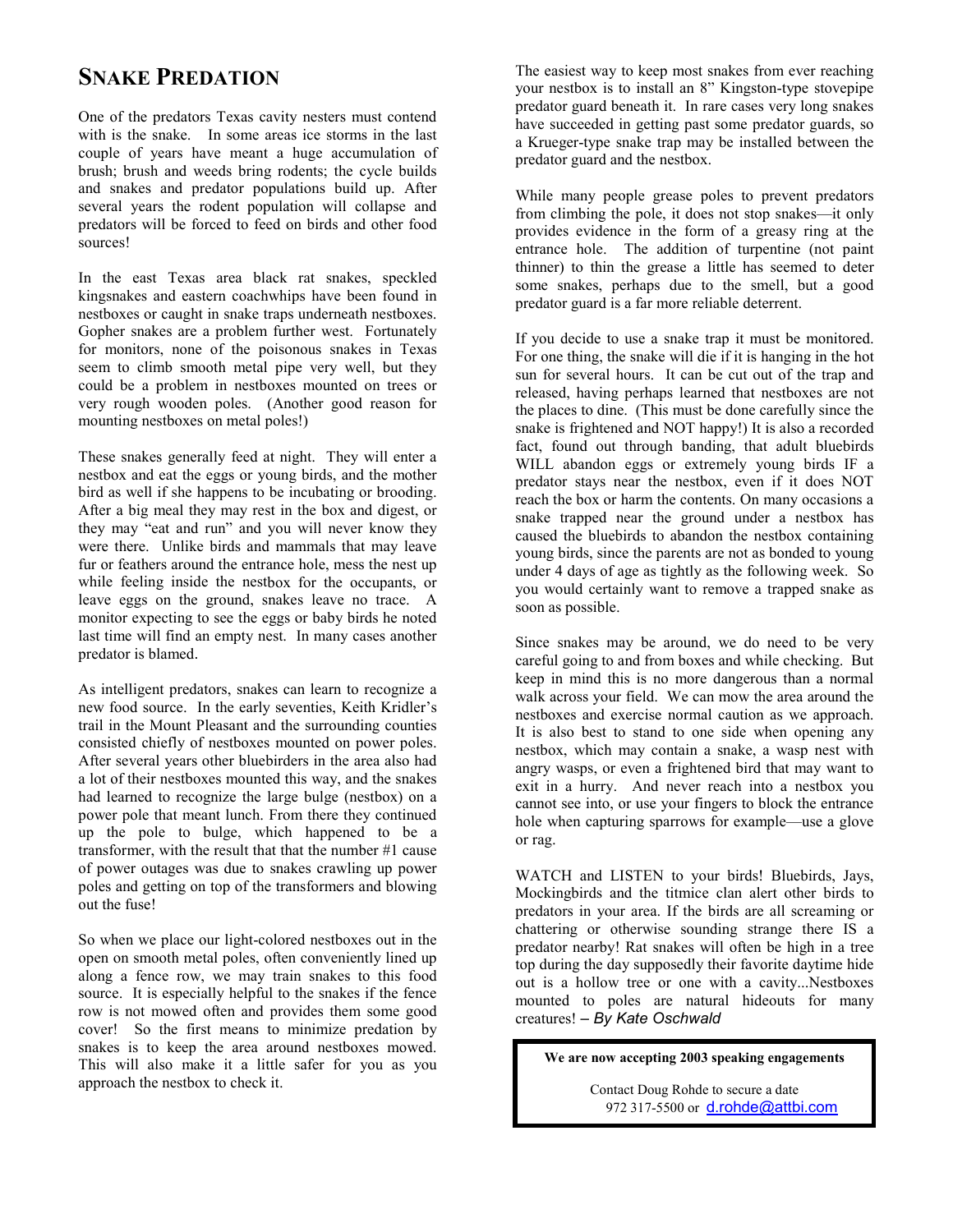### *President's Corner*

'We're already making plans to attend the October convention" were words I heard as Spring Event participants were leaving Sulphur Springs. WOW! Those words said our event was quite a success – time well spent for folks who made long treks across Texas.

The Texas Bluebird Society Spring Event is behind us; now the  $1<sup>st</sup>$  Convention, "... one nestbox at a time" is before us. Mark your calendar and plan to join us at San Marcos Quality Inn on October  $11<sup>th</sup>$  (evening) and October  $12^{th}$ .

Steve Garr's "Bluebirds … Not Just for the Country" will be the keynote presentation after the Saturday evening meal. Garr has active bluebird nestboxes in downtown Nashville! His talk will provide hope for us in Texas as we work towards "Bluebirds Across Texas … one nestbox at a time".

(Sound familiar?) He convinced folks in new subdivisions to put up nestboxes – and bluebirds moved in. Perhaps you've read about Steve in "Bluebird Monitor's Guide". In the mid-80's he saw bluebirds in rural areas, on farmland and sometimes in subdivisions with large lots.

originally found" and the birds were nesting in smaller and smaller yards. Steve says, "The next thing you know people were getting bluebirds 5 to 10 miles from the place where they were

preview by [finding his photo](http://www.texasbluebirdsociety.org/)s of nests on our website (www.texasbluebirdsociety.org) Also look forward to hearing John Cys of Wichita Falls share about his trail at Lake Arrowhead State Park. Get a

 e xperim During the day on Saturday we'll hear a report from David Shiels on a study he is conducting t his summer with an ental nestbox he developed.

There's more! Sharing. House Sparrow Help Desk. Silent A uction. Nature Walk. Nesting reports from across Texas.

R gister early to be eligible for special prizes! The \$20 registration fee includes the Saturday evening dinner and costs associated with conducting the event.

B eakfast is included. Lodging reservations should be made directly through the San Marcos Quality Inn (512 353-7770) in order to receive the special room rate o f \$59.95/night for up to four people.

P.S. Just five miles from the Quality Inn are more than 200 factory outlet stores. You migh t want to arrive early or stay over for C[hristmas shopping.](mailto:tbs@austin.rr.com) 

*By Pauline Tom,* tbs@austin.rr.com *,* 512-268-5678



Members discuss nestbox design and construction at the Spring Event in Sulphur Springs.

#### Ants in the Nestbox

It is not uncommon to find ants in a nestbox. There is a species of carpenter ant in the south that will carry their young into bird nests and will sometimes live peacefully with the nesting birds. Fire ants on the other hand are only coming to a food source—eggs, young birds or left over insects from old nests. Monitors have seen 5 bluebirds 12 days old reduced to skeletons in 48 hours by fire ants.

Old bird nests will actually attract fire ants, which is a good reason to remove nests after fledging. Carefully collect all nesting material in a bucket or plastic bag and leave nothing for the ants to feed on anywhere near the nest. Use either grease or Tanglefoot as a preventive to keep ants from crawling up the pole.

Boiling water is lethal to ants, so a teapot full of boiling water can be poured on a fire ant mound. It only has to be around 150\*F to wipe out insects quickly and this will erase the scent trail. Some people have had success drenching the mounds with a detergent solution.

Go to <http://fireant.tamu.edu/materials/index.html> and click on on FACTS SHEETS for a comprehensive list of articles. Scroll down the list for "organic" (aka lowimpact) methods of control and controlling ants around pets and butterfly and schoolchildren's gardens. There are also articles on Integrated Pest Management (IPM) and biologic controls.

> Wanted: Items for Prizes and Silent Auction for TBS Fall Convention Doug Rohde (972 317-5500 or [d.rohde@attbi.com](mailto:d.rohde@attbi.com))